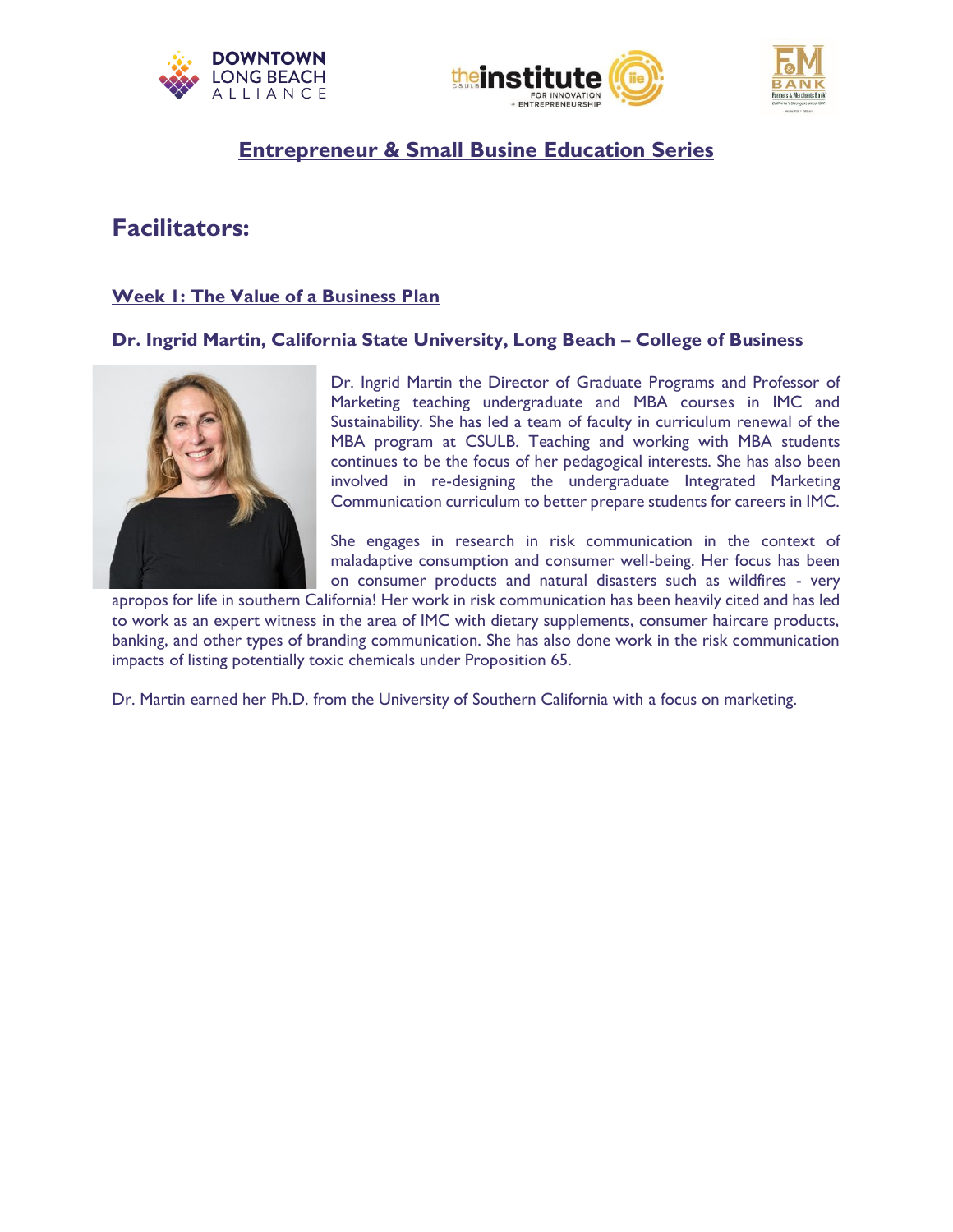





## **Week 2: Your Marketing Plan**

## **Darilyn O'Brien, California State University, Long Beach – College of Business**



A driven and passionate leader with extensive cross-channel experience and proven track record in leveraging data, insights and results to drive marketing strategy. Specializing in strategic, integrated solutions that optimize multi-channel engagement opportunities. A quick learner and problem solver with a get-it-done attitude and a focus on positive leadership.

Ms. O'Brien has B.S. degree from University of Southern California in Real Estate and Finance and Master of Business Administration from Pepperdine University.

### **Aleks Lason, Chrilleks**



Born in the film capital of Poland - Łódź, Aleks and her family immigrated to Canada when she was just five years old. Her ability to speak fluently in Polish and English allowed her to work many media related jobs overseas. She had a successful start in the film industry after graduating from the Media Arts program at Sheridan College Institute of Technology and Advanced Learning. Aleks first started working at Toronto's largest camera rental house, Sim Digital as a Camera Prep Technician, but changed directions within months after being offered a Production Coordinating position in Europe for a feature length documentary directed by Gemini Nominated Director Vladimir Kabelik.

Aleksandra's technical knowledge and production experience has

helped her stand out from traditional producers. In 2011 Aleks and her business partner Chris Grubisa began Chrilleks Productions Inc – one of Toronto's very first digital production companies pushing social content. In 2016 Aleks was instrumental in the expansion of Chrilleks to Los Angeles and in September 2017 she launched her personal project Say Hello a podcast dedicated to the women who inspire us. We like to call her a "Mobile Producer" because she's always on the road coordinating between our teams in both the US and Canada.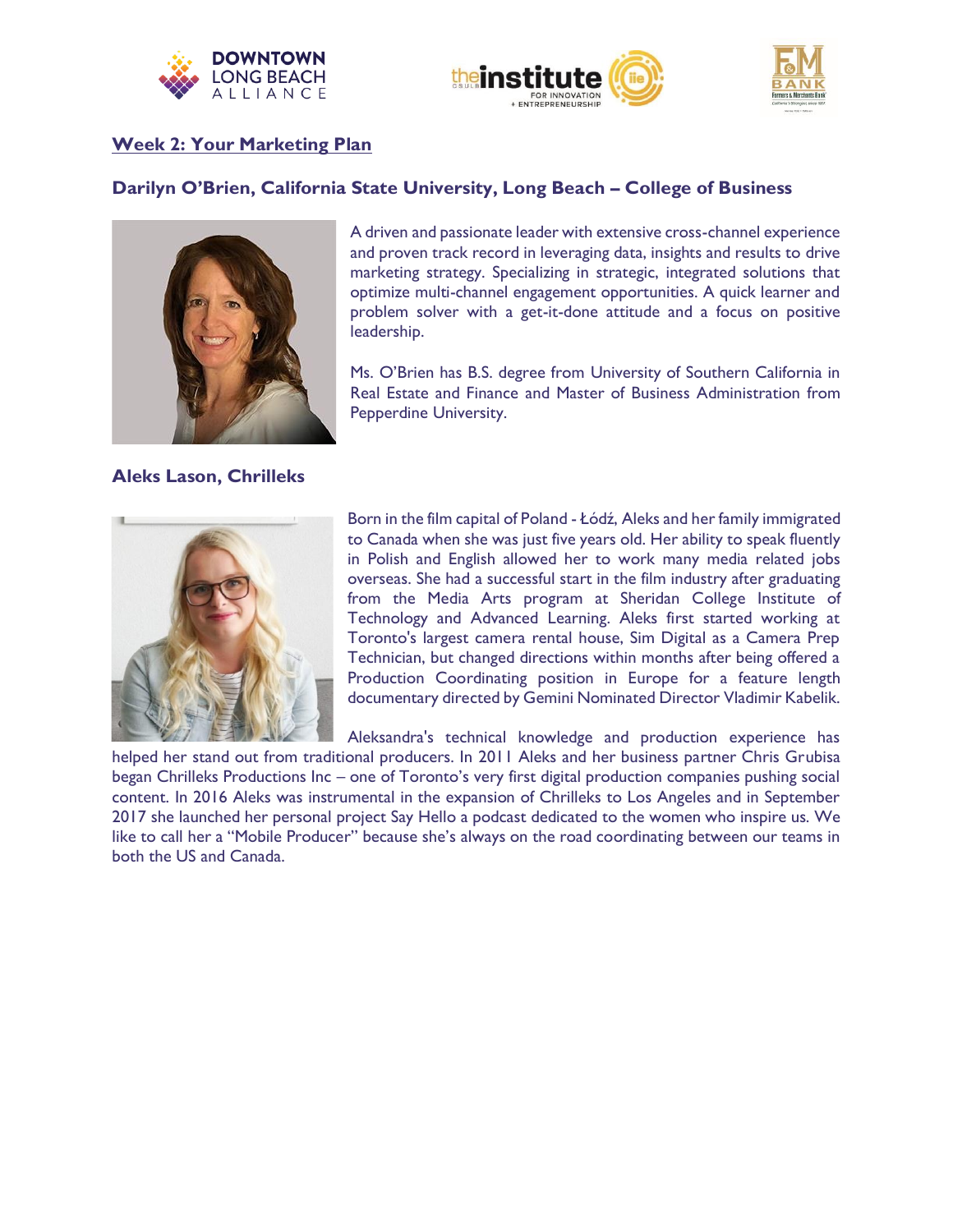





## **Week 3: Accounting & HR Basics**

## **Sabrina Landa, California State University, Long Beach – College of Business**



Sabrina Landa is a Lecturer in Accounting with five years of teaching experience covering a broad array of undergraduate and graduate Accounting courses. As an accountant with 15+ years of career experience including controller and chief operations officer roles, Sabrina holds unique insight in strategic decision making, IPO and public financial reporting. She currently owns and operates a small firm providing advisory and accounting services to a range of small to midsized clients in Orange County. Sabrina advises the Association of Latino Professionals For America (ALPFA) student organization here at CSULB and is actively engaged in research.

She has earned her BS in Accounting and Finance from Chapman University and her MBA from Brandman University.

## **Dr. Wade Martin, California State University, Long Beach – Institute for Innovation & Entrepreneurship**



Dr. Wade Martin is a Professor of Economics and Director of the Institute for Innovation & Entrepreneurship at California State University, Long Beach. He works primarily in the area of risk analysis related to business development and sustainability for local economic development. He has worked on research and development projects for Downtown Long Beach Alliance, CalRECYLES, the World Bank, U.S. Agency for International Development, the U.S. Bureau of Reclamation, the USDA Forest Service, the US Environmental Protection Agency, the Government of Indonesia and has been a visiting scholar at Harvard Institute for International Development.

Dr. Martin has published in numerous academic journals, edited three

books and been a commentator on Market Place on NPR as well as for numerous newspapers. He has served as editor-in-chief of the academic journal Contemporary Economic Policy.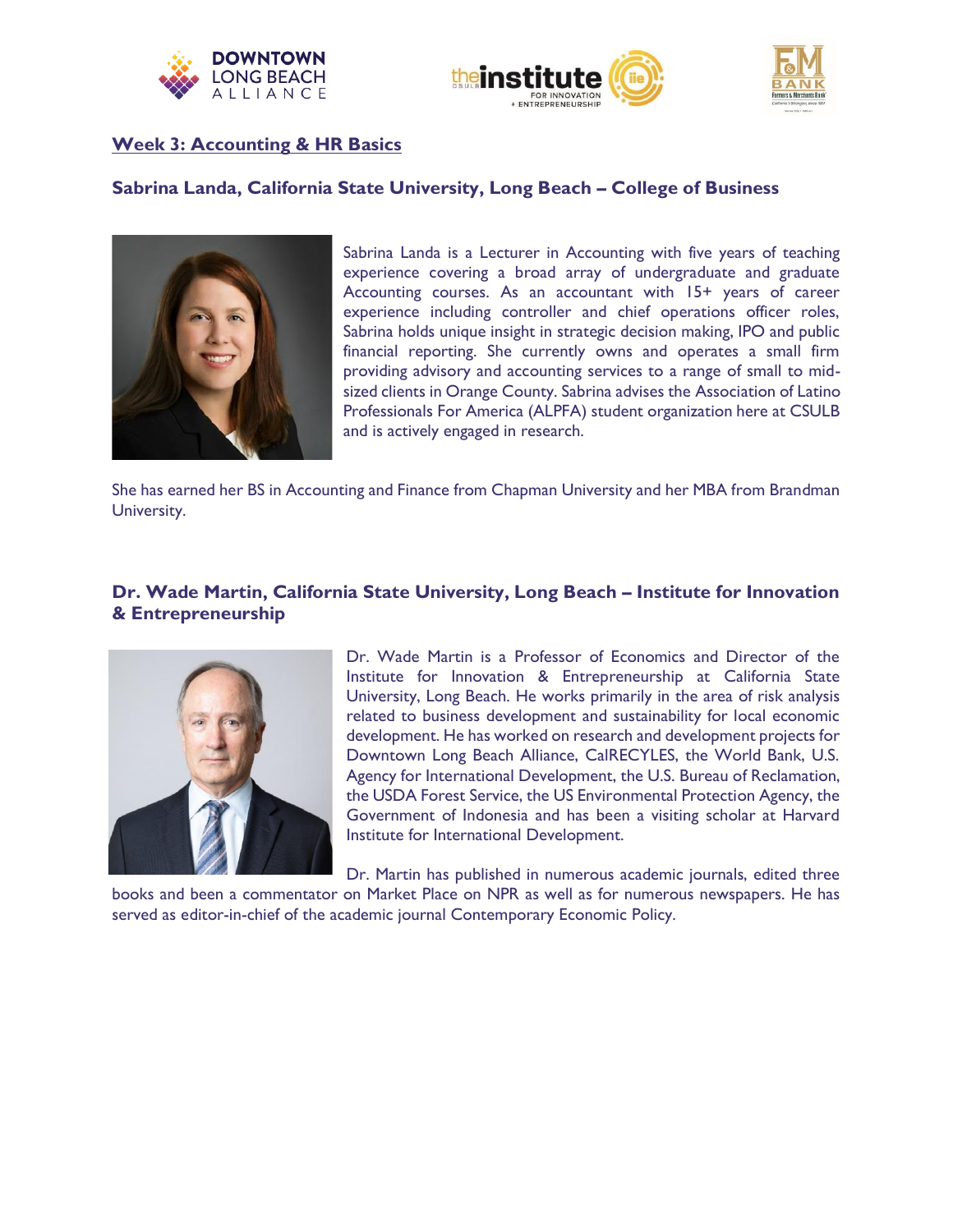





### **Week 4: Where to Locate Your Business**

# **Austin Metoyer, Economic Development & Policy Manager at Downtown Long Beach Alliance**



Austin Metoyer serves as the Economic Development & Policy Manager for the Downtown Long Beach Alliance. In his role, he serves a liaison for Downtown investors, developers, businesses and brokers through the recruitment, retention, planning, and entitlement processes. Before his arrival to the DLBA, Metoyer served under former Los Angeles Mayor Villaraigosa's Office of Economic and Business Policy, as well as the National Foreign Trade Council in Washington D.C.

During his stint in DC, he served as Senior Project Analyst for Brailsford & Dunlavey, a real estate development planning firm. Mr. Metoyer completed his BS in International Business at Long Beach

State University and a Masters in Urban Planning from the University of Southern California.

## **Karie Armstrong, Advisor with Small Business Development Center**



Karie has over 20 years' experience helping retailers, service providers, restaurants and entrepreneurs successfully launch and grow their businesses in a wide variety of retail environments and markets. Her extensive background stems from shopping center management, marketing and development, as well as retail operations and manufacturing. Since she began working with the SBDC, she has helped thousands of small businesses.

Her consulting expertise includes the development of overall strategic business and marketing plans, financial and sales projections, as well as site selection, tenant improvement issues

and demystifying lease language.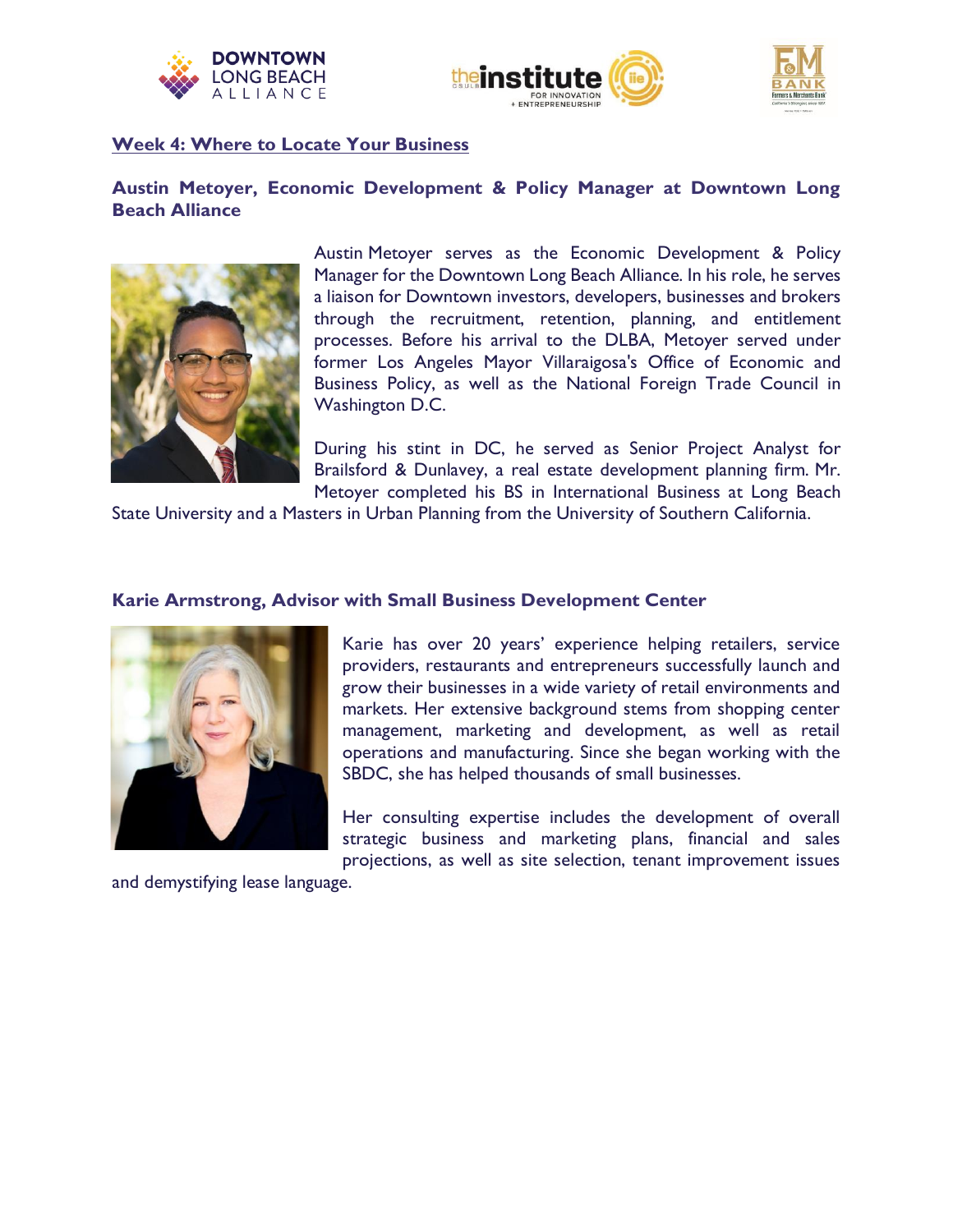





## **Week 5: Legal Issues & Funding Opportunities**

## **Ashleigh Stone, Esq., Owner & Principal Attorney of Stone Law Firm**



Ashleigh Stone, Esq. is the owner and principal attorney at Stone Law Firm. Based in downtown Long Beach, Stone Law & Consulting empowers business owners to implement best business and employment practices to reduce the risk of costly legal problems down the road. After building her legal career as an employment and business litigator, Ashleigh saw first-hand the true cost of poor business practices. Specializing in areas of business and employment law, Ashleigh is passionate about protecting businesses and employers with preventive law through business formation, contract drafting, trademarks, employment advice and counsel, and legal strategy consultations.

Ashleigh focuses on delivery top-quality work with a small firm feel. She remains on-call for her clients to help bridge the legal gap for business who don't yet have their own in-house legal or human resources department. Ashleigh also focuses on protecting business brands and

their intellectual property in an increasingly digital world through trademarks, copyrights, and other legal tools.

As a proud member of the downtown Long Beach community, she's particularly focused on working with local entrepreneurs to launch and grow their businesses.

## **Dr. Kerri Cissna, California State University, Long Beach – College of Business**



Dr. Kerri Cissna is currently a Teacher-Scholar Postdoctoral Fellow at Wake Forest University in the Program for Leadership and Character and the Center for Entrepreneurship. Dr. Cissna also teaches Introduction to Human Resource Management at California State Long Beach's MBA Program and Leading the Philanthropic Enterprise at Pepperdine University's Master in Social Entrepreneurship and Change.

Dr. Cissna is focused on empowering the next generation to maximize human potential and create innovative solutions for change through entrepreneurship and philanthropy. As an entrepreneur, she is founder of Inspired Life Coaching/Consulting and producer at Inspired Life Film Productions. As an intra-preneur, she founded Project LEAD, the student affairs assistantship

program, several endowed scholarships, and a Lifelong Learning Lecture Series at Pepperdine University.

Dr. Cissna has a PhD is in Global Leadership and Change, and her research focus is entrepreneurship, philanthropy, leadership & character, and the intersection of inclusive leadership and workplace spirituality.